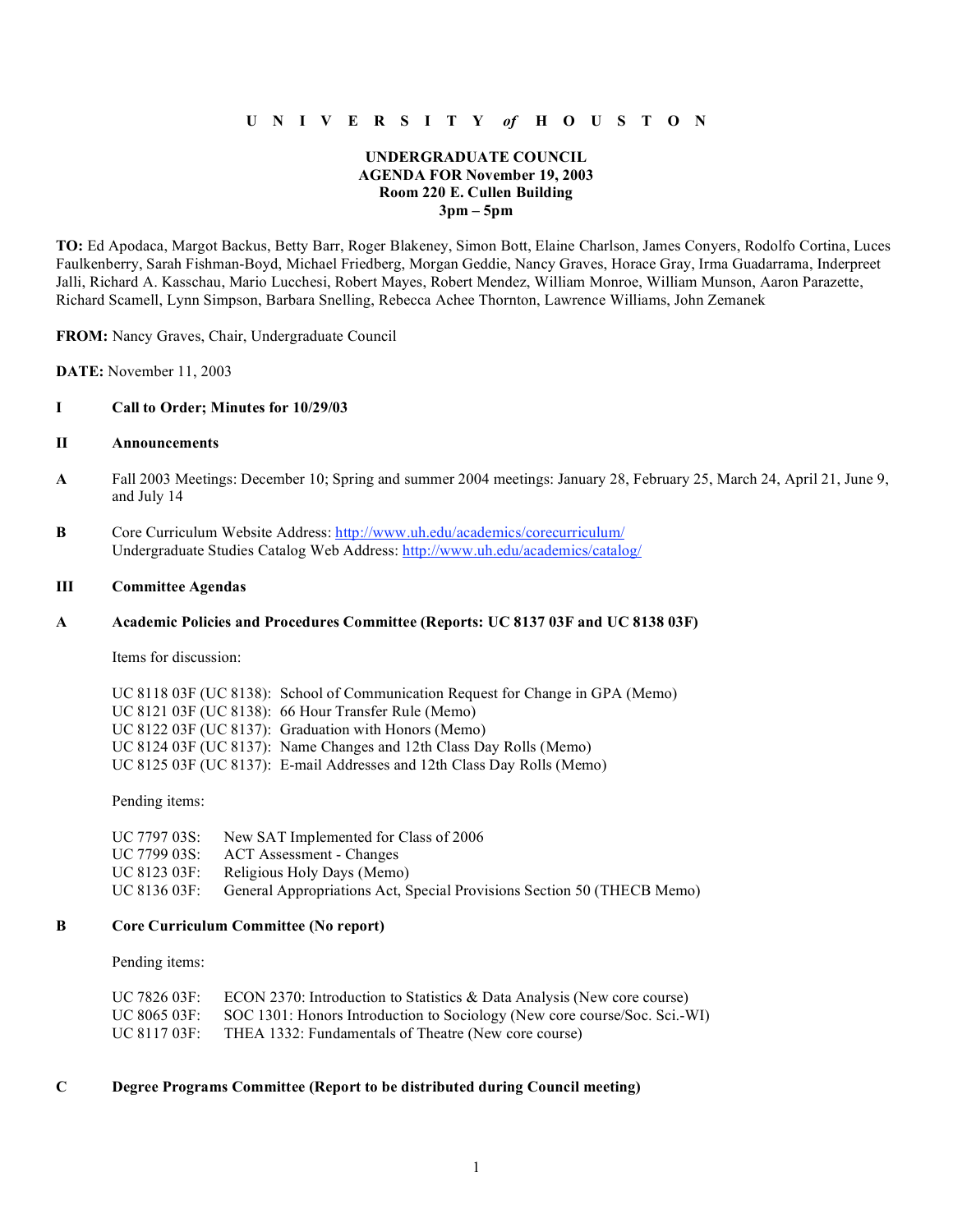Items for discussion:

| UC 7803 03F: | DISC 3370: Information Systems Development Tools (Course Change)           |
|--------------|----------------------------------------------------------------------------|
| UC 7804 03F: | DISC 4477: Fundamentals of Business Data Communications (Course Change)    |
| UC 7805 03F: | DISC 4478: Administration of Computer-Based Management (Course Change)     |
| UC 7806 03F: | MANA 4342: Organizational Theory Analysis (Course Change)                  |
| UC 7807 03F: | MANA 4356: Managing Diversity (Course Change)                              |
| UC 7834 03F: | SPAN 2351: Introduction to Latino Cultural Studies (New course)            |
| UC 7851 03F: | DAN 1201: Ballet I Part I (Course change)                                  |
| UC 7852 03F: | DAN 1202: Ballet I Part II (Course change)                                 |
| UC 7853 03F: | DAN 1203: Ballet II Part I (Course change)                                 |
| UC 7854 03F: | DAN 1204: Ballet II Part II (Course change)                                |
| UC 7855 03F: | DAN 1211: Modern Dance I Part I (Course change)                            |
| UC 7856 03F: | DAN 1212: Modern Dance I Part II (Course change)                           |
| UC 7857 03F: | DAN 1213: Modern Dance II Part I (Course change)                           |
| UC 7858 03F: | DAN 1214: Modern Dance II Part II (Course change)                          |
| UC 7860 03F: | COMD 1333: Introduction to Communication Disorders (Course change)         |
| UC 7861 03F: | COMD 4333: Neurogenic Communication Disorders (New course)                 |
| UC 7862 03F: | COMD 4385: Speech Science (Course change)                                  |
| UC 7863 03F: | Changes to Operations Management Course Sequence (Memo)                    |
| UC 7864 03F: | DISC 3301: Service and Manufacturing Operations (Course change)            |
| UC 7865 03F: | DISC 4358: Introduction to Quality Assurance and Control (Course deletion) |
| UC 7866 03F: | DISC 4361: Supply Chain Management (New course)                            |
| UC 7867 03F: | DISC 4362: Enterprise Resource Planning (New course)                       |
| UC 7868 03F: | DISC 4363: Operations in Service Industries (Course change)                |
| UC 7869 03F: | DISC 4365: Business Forecasting (Course change)                            |
| UC 7870 03F: | DISC 4366: Distribution and Inventory Management (Course change)           |
| UC 7871 03F: | DISC 4367: Competitive Quality (Course change)                             |
| UC 7872 03F: | DISC 4369: Supply Chain Management Internship (Course change)              |
| UC 7873 03F: | DISC 4387: Global Supply Chain Operations (Course change)                  |
| UC 7874 03F: | ENTR 3312: Intrapreneurship (New course)                                   |
| UC 7878 03F: | HIST 3307: The American West to 1848 (Course change)                       |
| UC 7879 03F: | HIST 3308: The American West since 1848 (Course change)                    |
| UC 7881 03F: | HIST 3392: Central Africans and the Atlantic Diaspora (New course)         |
| UC 7882 03F: | HIST 4322: Environment in the U.S. History (Course change)                 |
| UC 7883 03F: | POLS 4323: Party Politics in Latin America (Course change)                 |
| UC 7884 03F: | POLS 4324: Development & the State in Latin America (Course change)        |
| UC 8097 03F: | ANTH 3355: Anthropology of Warfare and Terrorism (New course)              |
| UC 8098 03F: | MCL 4391: Latin American & Latino Cultural Studies (New course)            |
| UC 8099 03F: | MCL 4392: Latin American & Latino Cultural Studies (New course)            |
| UC 8106 03F: | Proposal for Program & Minor in World Cultures and Literatures (Memo)      |
| UC 8107 03F: | Proposal for Latin American Studies Program & Minor (Memo)                 |
| UC 8108 03F: | WCL 2351: World Cultures through Literature and the Arts (New course)      |
| UC 8109 03F: | WCL 4351: Frames of Modernity I (New course)                               |
| UC 8110 03F: | WCL 4352: Frames of Modernity II - Postmodernity (New course)              |
| UC 8111 03F: | RUSS 1901: Accelerated First-Year Russian (New course)                     |
| UC 8112 03F: | RUSS 2602: Accelerated Second-Year Russian (New course)                    |

Pending items:

| UC 7821 03F:             | THEA 2342: Dramatic Structures and Genres (Course change)             |
|--------------------------|-----------------------------------------------------------------------|
| UC 7824 03F:             | Theatre Undergraduate Catalog Changes (Memo)                          |
| UC 7841 03F:             | MUSI 4343: Choral Repertoire and Rehearsal Strategies (Course change) |
| $\overline{C}$ 7842 03F: | MUSI 4365: Music in the Twentieth Century II (Course change)          |
| UC 7880 03F:             | HIST 3386: China: Early Civilization to 1600 (Course change)          |
| UC 7887 03F:             | PHYS 2340: Science of Sound (New course)                              |
|                          |                                                                       |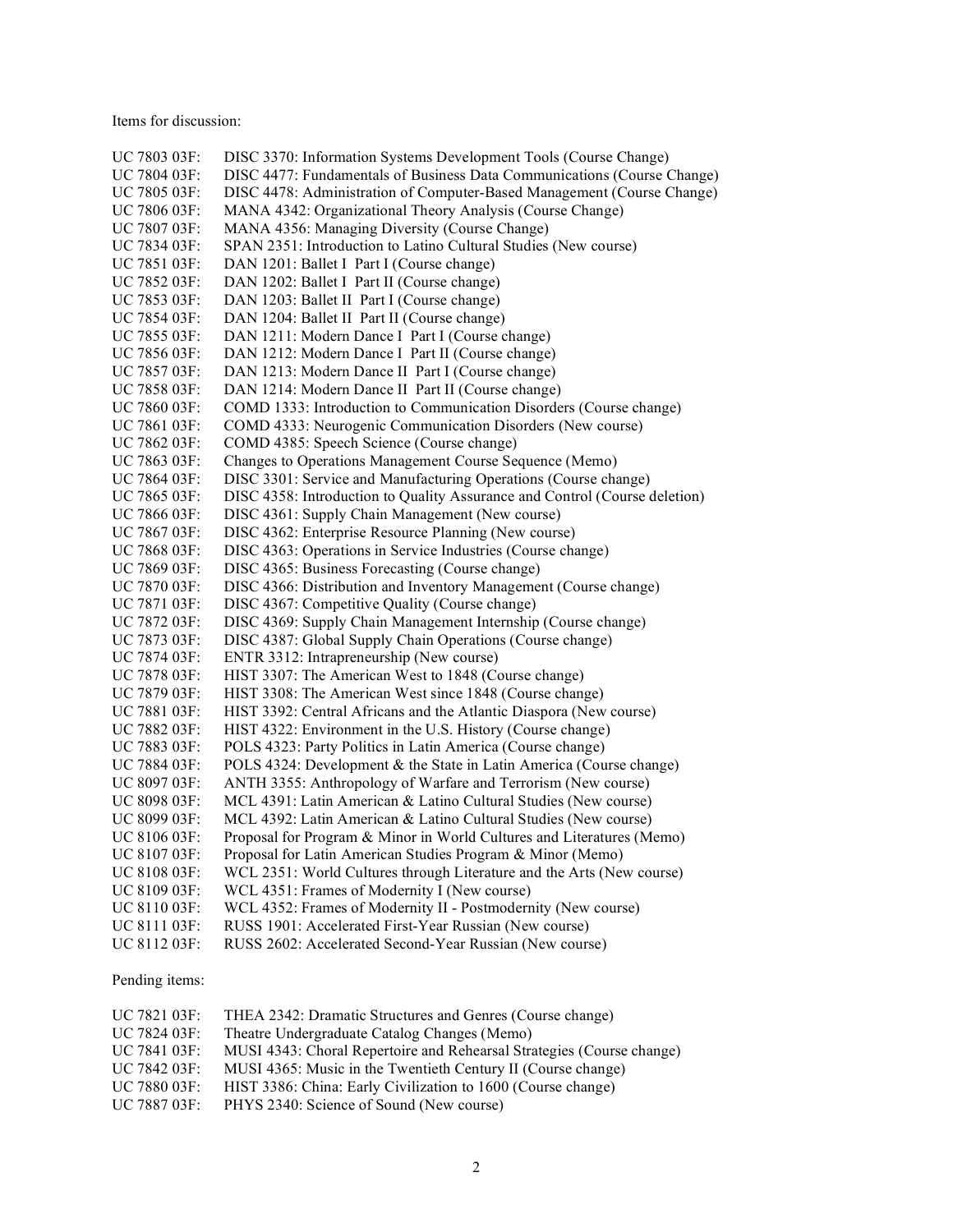UC 7894 03F: Bachelor of Science in Industrial Design UC 7895 03F: ARCH 1100: Introduction to Architecture and Industrial Design I (Course change) UC 7896 03F: ARCH 1101: Introduction to Architecture and Industrial Design II (Course change) UC 7897 03F: ARCH 1500: Design Studio I (Course change) UC 7898 03F: ARCH 1501: Design Studio II (Course change) UC 7899 03F: ARCH 2325: Conceptual Structural Systems (Course change) UC 7900 03F: ARCH 2326: Conceptual Environmental Systems (Course change) UC 7901 03F: ARCH 3325: Quantitative Structural Systems (Course change) UC 7902 03F: ARCH 3326: Quantitative Environmental Systems (Course change) UC 7903 03F: ARCH 3340: Greek & Roman Architecture & Art in the Context of Contemporary Work (New course) UC 7904 03F: ARCH 3347: Evolution of Architectural Interiors (Course change) UC 7905 03F: ARCH 3350: History of Pre-Christian Architecture Through Archeological Assumptions (New course) UC 7906 03F: ARCH 3365: Architectural Research (Course change) UC 7907 03F: ARCH 3367: Sustainable Architecture (New course) UC 7908 03F: ARCH 4336: Graphic Realization in Design (New course) UC 7909 03F: ARCH 4367: Case Studies in Sustainable Architecture (New course) UC 7910 03F: ARCH 4390: Landscape Architecture (Course change) UC 7911 03F: INDS 2198: Special Problems (New course) UC 7912 03F: INDS 2298: Special Problems (New course) UC 7913 03F: INDS 2397: Selected Topics (New course) UC 7914 03F: INDS 2398: Special Problems (New course) UC 7915 03F: INDS 2498: Special Problems (New course) UC 7916 03F: INDS 2500: Industrial Design Studio III (Course change) UC 7917 03F: INDS 2501: Industrial Design Studio IV (Course change) UC 7918 03F: INDS 2598: Special Problems (New course) UC 7919 03F: INDS 3198: Special Problems (New course) UC 7920 03F: INDS 3298: Special Problems (New course) UC 7921 03F: INDS 3340: Computer Aided Industrial Design (New course) UC 7922 03F: INDS 3341: Design Interface (New course) UC 7923 03F: INDS 3360: Human Factors (New course) UC 7924 03F: INDS 3365: Design Research Methods (New course) UC 7925 03F: ARCH 3368: Sustainable Development (New course) UC 7926 03F: INDS 3397: Selected Topics (New course) UC 7927 03F: INDS 3398: Special Problems (New course) UC 7928 03F: INDS 3498: Special Problems (New course) UC 7929 03F: INDS 3500: Industrial Design Studio V (New course) UC 7930 03F: INDS 3501: Industrial Design Studio VI (New course) UC 7931 03F: INDS 3598: Special Problems (New course) UC 7932 03F: INDS 4198: Special Problems (New course) UC 7933 03F: INDS 4298: Special Problems (New course) UC 7934 03F: INDS 4360: Design Issues (New course)<br>UC 7935 03F: INDS 4365: Design Practice and Busines INDS 4365: Design Practice and Business (New course) UC 7936 03F: INDS 4380: Design Internship (New course) UC 7937 03F: INDS 4397: Selected Topics (New course) UC 7938 03F: INDS 4398: Special Problems (New course) UC 7939 03F: INDS 4498: Special Problems (New course) UC 7940 03F: INDS 4500: Industrial Design Studio VII (New course) UC 7941 03F: INDS 4501: Industrial Design Studio VIII (New course) UC 7942 03F: INDS 4598: Special Problems (New course) UC 7946 03F: Proposed Mechanical Technology Program Changes (Memo) UC 7947 03F: MECT 2354: Introduction to Mechanics (Course change) UC 7948 03F: MECT 3318: Fluid Mechanics Applications (Course change) UC 7949 03F: MECT 3331: Applied Thermodynamics (Course change) UC 7950 03F: MECT 3341: Computer-Aided Drafting I (Course change) UC 7951 03F: MECT 3355: Strength of Materials (Course change) UC 7952 03F: MECT 3358: Dynamics of Mechanisms (Course change)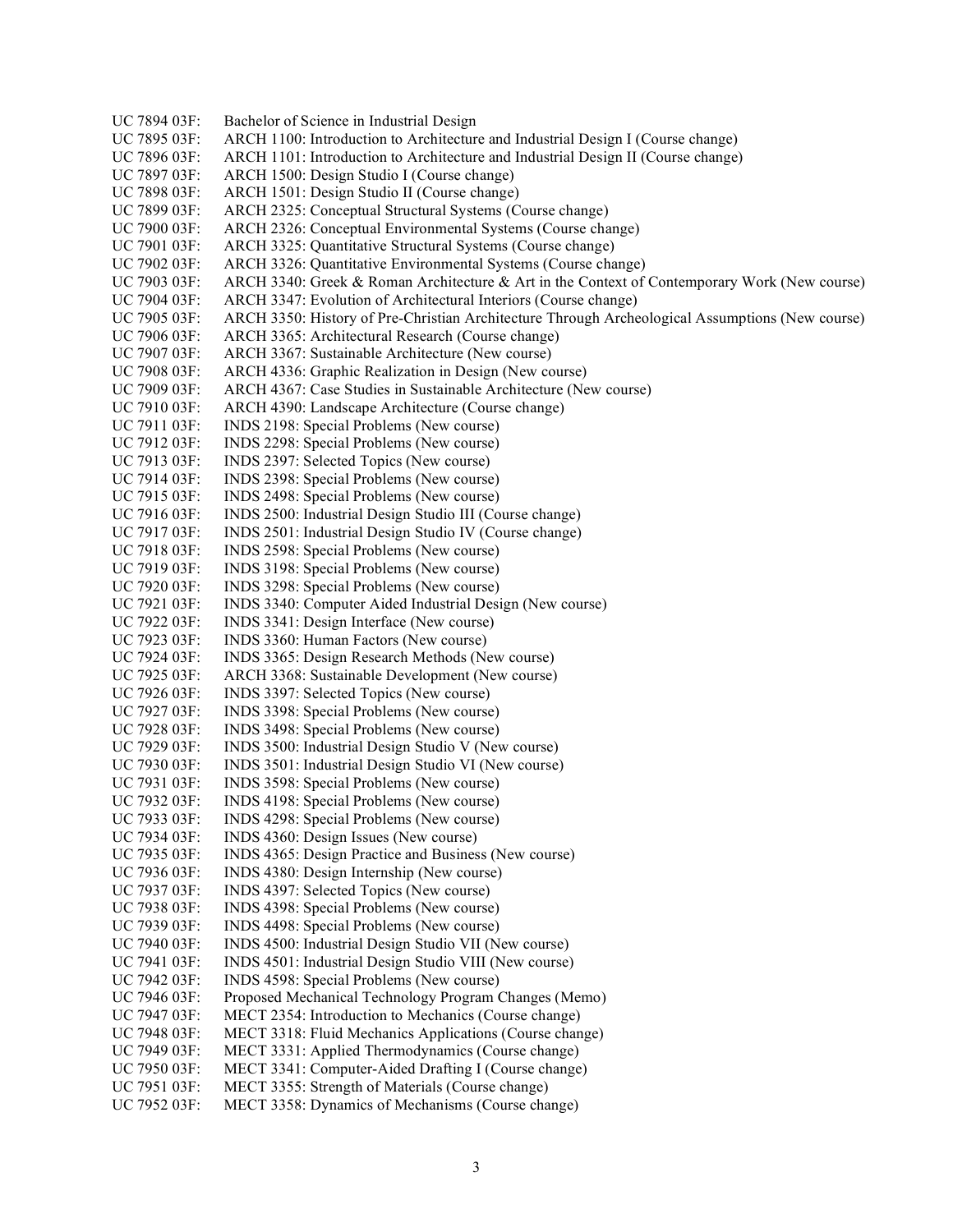UC 7953 03F: MECT 3362: Industrial Work Measurement (Course change) UC 7954 03F: MECT 3367: Quality Control Technology (Course change) UC 7955 03F: MECT 4323: Applications in Stress Analysis (New course) UC 7956 03F: MECT 4350: Principles of Mechatronics (New course) UC 7957 03F: MECT 4365: Computer-Aided Design II (Course change) UC 7958 03F: MECT 4372: Materials Technology (Course change) UC 7959 03F: MECT 4384: Manufacturing Systems Control (Course change) UC 7960 03F: Proposed Changes to Electrical Power Minor (Memo) UC 7961 03F: Deletion of ELET 3306 and ELET 4322 (Memo) UC 7962 03F: ELET 1300: Electrical Circuits I (Course change) UC 7963 03F: ELET 1301: Electrical Circuits II (Course change) UC 7964 03F: ELET 2103: Digital Systems Laboratory (Course change) UC 7965 03F: ELET 2105: Semiconductor Devices and Circuits Laboratory (Course change) UC 7966 03F: ELET 2300: Introduction to C++ Programming (Course change) UC 7967 03F: ELET 2301: Poly-phase Circuits and Transformers (Course change) UC 7968 03F: ELET 2303: Digital Systems (Course change) UC 7969 03F: ELET 2305: Semiconductor Devices and Circuits (Course change) UC 7970 03F: ELET 2307: Electrical-Electronic Circuits (Course change) UC 7971 03F: ELET 3102: Communications Circuits Laboratory (Course change) UC 7972 03F: ELET 3105: Microprocessor Architecture Laboratory (Course change) UC 7973 03F: ELET 3301: Linear Systems Analysis (Course change) UC 7974 03F: ELET 3302: Communications Circuits (Course change) UC 7975 03F: ELET 3303: Operational Amplifier Applications (Course change) UC 7976 03F: ELET 3304: Control Instrumentation (Course change) UC 7977 03F: ELET 3305: Microprocessor Architecture (Course change) UC 7978 03F: ELET 3307: Electrical Machines and Controls (Course change) UC 7979 03F: ELET 3325: Embedded Systems (New course) UC 7980 03F: ELET 4104: Control Systems Laboratory (Course change) UC 7981 03F: ELET 4108: Senior Project Laboratory (Course change) UC 7982 03F: ELET 4121: Computer Networks Laboratory (Course change) UC 7983 03F: ELET 4300: Unix Operating System (Course change) UC 7984 03F: ELET 4302: Data Communication Systems (Course change) UC 7985 03F: ELET 4304: Control Systems (Course change) UC 7986 03F: ELET 4308: Senior Project (Course change) UC 7987 03F: ELET 4309: Object-Oriented Applications Programming (Course change) UC 7988 03F: ELET 4310: Alternative Electrical Energy Sources (Course change) UC 7989 03F: ELET 4315: Telecommunications (Course change) UC 7990 03F: ELET 4321: Computer Networks (Course change) UC 7991 03F: ELET 4326: Power Converter Circuits (New course) UC 7992 03F: Minor in Surveying and Mapping (Memo) UC 7993 03F: CNST 2461: Surveying I (Course change) UC 7994 03F: CNST 4361: Construction Planning and Scheduling (Course change) UC 7995 03F: GRTC 2350: Graphics for Digital Media (Course change) UC 7996 03F: GRTC 3350: Graphic Communications Materials and Processes (Course change) UC 7997 03F: GRTC 3351: Image Technology I (Course change) UC 7998 03F: GRTC 3352: Press Technology I (Course change) UC 7999 03F: GRTC 3353: Visual Communications Technology (Course change) UC 8000 03F: GRTC 4198: Special Problems (New course) UC 8001 03F: GRTC 4298: Special Problems (New course) UC 8002 03F: GRTC 4372: Costing in Graphic Communications (Course change) UC 8003 03F: GRTC 4373: Image Technology II (Course change) UC 8004 03F: GRTC 4376: Multimedia Authoring (Course change) UC 8005 03F: GRTC 4377: Practicum in Graphic Communications Technology (New course) UC 8006 03F: GRTC 4390: Current Issues in Graphic Communications (Course change) UC 8007 03F: GRTC 4396: Internship in Graphic Communications Technology (New course) UC 8008 03F: GRTC 4397: Selected Topics in Graphic Communication (New course)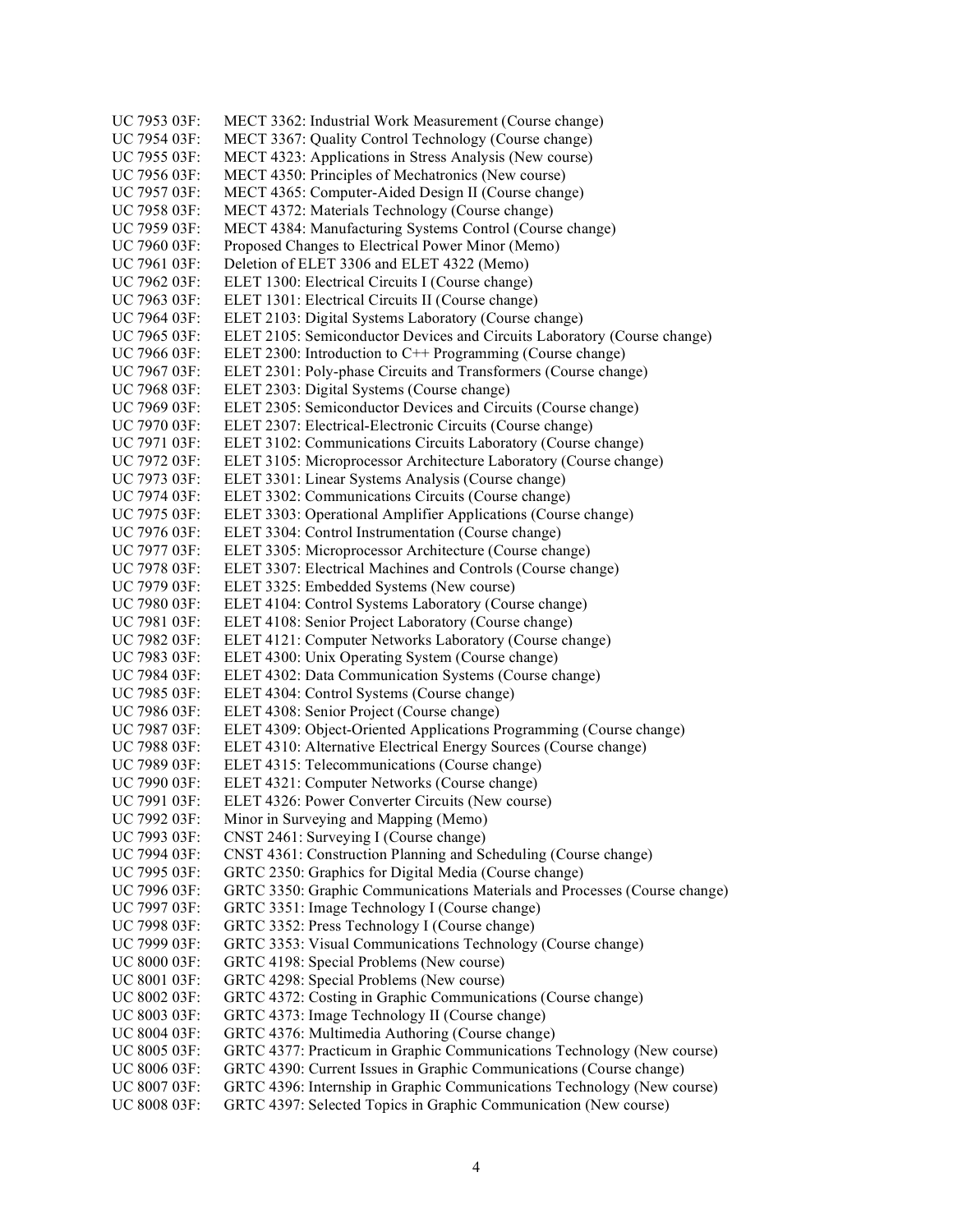UC 8009 03F: GRTC 4398: Special Problems (Course change) UC 8010 03F: ITEC 1301: Introduction to Computer Application Technology (Course change) UC 8011 03F: ITEC 2332: Introduction to Client/Server Technology (Course change) UC 8012 03F: ITEC 2334: Information Systems Applications (Course change) UC 8013 03F: ITEC 2336: Internet Application Development (Course change) UC 8014 03F: ITEC 2338: Technology in the Community (Course change) UC 8015 03F: ITEC 3343: Information Systems Analysis and Design (Course change) UC 8016 03F: ITEC 3347: Principles of Information Management (Course change) UC 8017 03F: ITEC 3348: Applications of Expert Systems (Course change) UC 8018 03F: ITEC 3365: Database Management (Course change) UC 8019 03F: ITEC 3368: Advanced Internet Application Development (Course change) UC 8020 03F: ITEC 3399: Senior Honors Thesis (Course change) UC 8021 03F: ITEC 4198: Special Problems (Course change) UC 8022 03F: ITEC 4298: Special Problems (Course change) UC 8023 03F: ITEC 4335: Integrated Information Systems (Course change) UC 8024 03F: ITEC 4337: Advanced Information Systems Applications (Course change) UC 8025 03F: ITEC 4338: Database Design and Implementation (Course change) UC 8026 03F: ITEC 4339: Enterprise Applications Development (Course change) UC 8027 03F: ITEC 4375: Practicum in Information Systems Technology (Course change) UC 8028 03F: ITEC 4390: Current Issues in Information Systems (Course change) UC 8029 03F: ITEC 4396: Internship: Occupational Technology (Course change)` UC 8030 03F: ITEC 4397: Selected Topics in Information Systems Technology (Course change) UC 8031 03F: ITEC 4398: Special Problems (Course change) UC 8032 03F: ITEC 4399: Senior Honors Thesis (Course change) UC 8033 03F: LOGT 4198: Special Problems (New course) UC 8034 03F: LOGT 4298: Special Problems (New course) UC 8035 03F: LOGT 4396: Internship in Logistics Technology (New course) UC 8036 03F: LOGT 4397: Selected Topics in Logistics Technology (New course) UC 8037 03F: LOGT 4398: Special Problems (New course) UC 8038 03F: TELS 2360: Business Law (Course change) UC 8039 03F: TELS 2371: Industrial Fiscal Records (Course change) UC 8040 03F: TELS 3340: Organizational Leadership and Supervision (Course change) UC 8041 03F: TELS 3345: Human Resources in Technology (Course change) UC 8042 03F: TELS 3346: Wage and Salary Administration (Course change) UC 8043 03F: TELS 3363: Technical Communications (Course change) UC 8044 03F: TELS 3372: Communicating Science, Engineering and Technology (Course change) UC 8045 03F: TELS 4198: Special Problems (New course) UC 8046 03F: TELS 4298: Special Problems (New course) UC 8047 03F: TELS 4341: Production and Service Operations (Course change) UC 8048 03F: TELS 4348: Supervisor-Employee Relationships (Course change) UC 8049 03F: TELS 4349: Organizational Dynamics (Course change) UC 8050 03F: TELS 4350: Industrial and Environmental Safety (Course change) UC 8051 03F: TELS 4371: Leading Change in the Workplace (Course change) UC 8052 03F: TELS 4377: Practicum in Technology Leadership and Supervision (Course chg) UC 8053 03F: TELS 4390: Current Issues in Technology Leadership & Supervision (New) UC 8054 03F: TELS 4396: Internship in Technology Leadership and Supervision (New) UC 8055 03F: TELS 4397: Selected Topics in Technology Leadership and Supervision (New) UC 8056 03F: TELS 4398: Special Problems (New course) UC 8057 03F: Changes to CSM Elective Block (Memo) UC 8063 03F: CHEE 3466: Biological and Physical Chemistry (Course change) UC 8066 03F: CIVE 3331: Environmental Engineering (Course change) UC 8067 03F: CIVE 3339: Geotechnical Engineering (Course change) UC 8068 03F: CIVE 3434: Fluid Mechanics and Hydraulic Engineering (Course change) UC 8069 03F: CIVE 4311: Civil Engineering Design and Professional Practice (Course change) UC 8070 03F: CIVE 4312: Civil Engineering Design Project (Course change) UC 8071 03F: CIVE 4331: Water Quality Engineering (Course change)